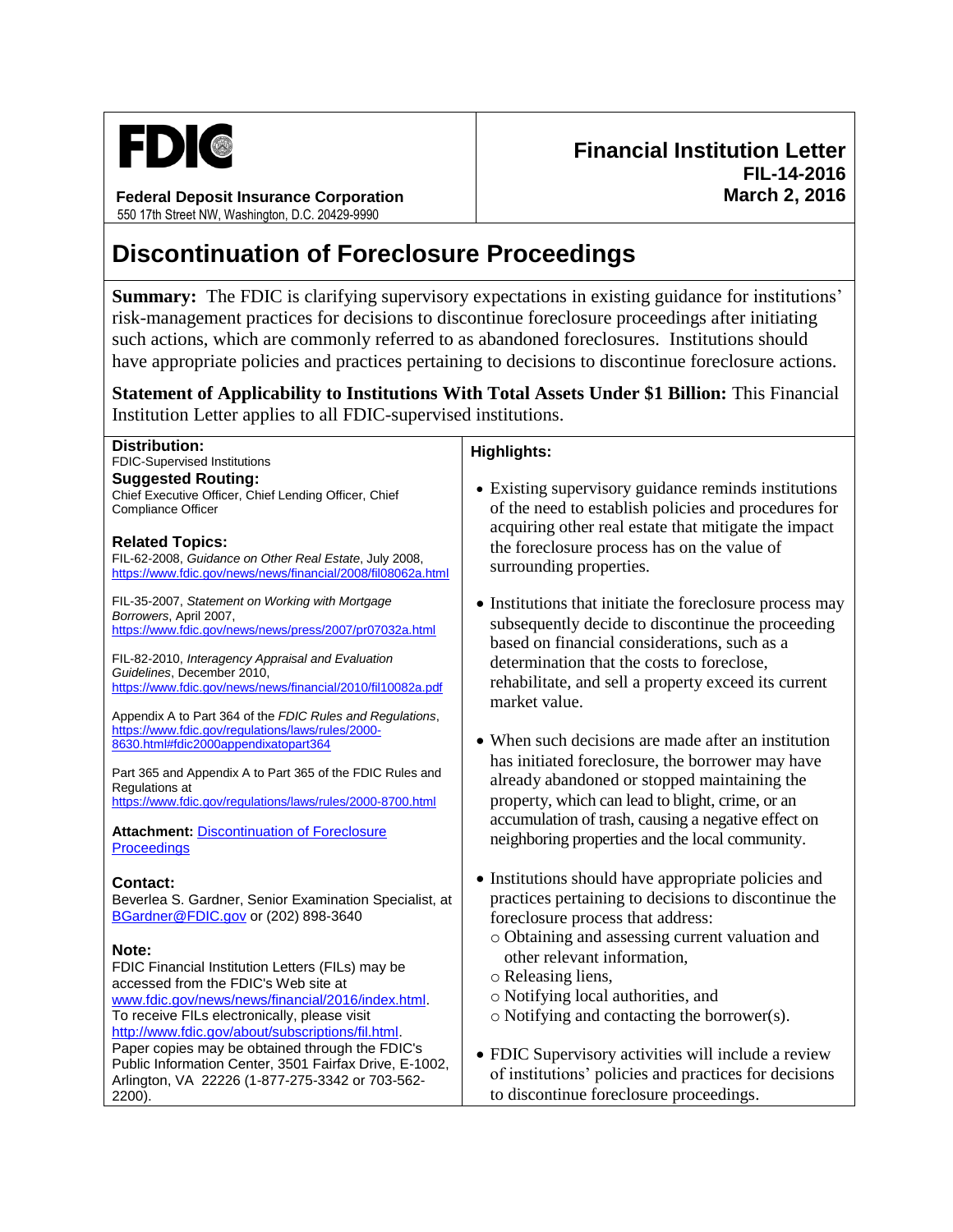## **Discontinuation of Foreclosure Proceedings**

The Federal Deposit Insurance Corporation (FDIC) is clarifying supervisory expectations for institutions' policies and practices for decisions to discontinue foreclosure proceedings after initiating such actions, which are commonly referred to as abandoned foreclosures. The FDIC continues to encourage institutions to avoid unnecessary foreclosures by working constructively with borrowers and considering prudent workout arrangements that increase the potential for financially stressed borrowers to keep their properties.<sup>1</sup>

When workout arrangements are unsuccessful or not economically feasible, existing supervisory guidance<sup>2</sup> reminds institutions of the need to establish policies and procedures for acquiring other real estate that mitigate the impact the foreclosure process has on the value of surrounding properties. Institutions that initiate the foreclosure process may subsequently decide to discontinue the proceeding based on financial considerations, such as a determination that the costs to foreclose, rehabilitate, and sell a property exceed its current market value. When such decisions are made after institutions have initiated foreclosure, the borrower(s) may have already abandoned or stopped maintaining the property. Such properties can lead to blight, crime, or an accumulation of trash, causing a negative effect on neighboring properties and the local community.

Institutions should have appropriate policies and practices pertaining to decisions to discontinue the foreclosure process that address:

- *Obtaining and Assessing Current Information.* Institutions should obtain the best practicable information on the market value<sup>3</sup> of real estate subject to foreclosure and use current valuation and other relevant information to assess whether to initiate, pursue, or discontinue (abandon) a foreclosure proceeding.<sup>4</sup>
- *Releasing Liens*. Because institutions that forego foreclosure due to financial considerations may face, in some instances, potential litigation risk arising from their position as a mortgagee of a now-abandoned property, institutions should implement criteria for determining when their lien(s) should be released.
- *Notifying Local Authorities.* Institutions should notify appropriate state or local government authorities, such as tax authorities, courts, or code enforcement departments, of decisions to no longer pursue a foreclosure and must comply with applicable state or local government authorities' notification requirements.

<sup>&</sup>lt;sup>1</sup> Statement on Working with Mortgage Borrowers[, https://www.fdic.gov/news/news/press/2007/pr07032a.html.](https://www.fdic.gov/news/news/press/2007/pr07032a.html)

<sup>&</sup>lt;sup>2</sup> Guidance on Other Real Estate a[t https://www.fdic.gov/news/news/financial/2008/fil08062a.html.](https://www.fdic.gov/news/news/financial/2008/fil08062a.html)

<sup>&</sup>lt;sup>3</sup> Interagency Appraisal and Evaluation Guidelines, [https://www.fdic.gov/news/news/financial/2010/fil10082.html.](https://www.fdic.gov/news/news/financial/2010/fil10082.html)

<sup>4</sup> See Section G of the *Operational and Managerial Standards* in Appendix A to Part 364—Interagency Guidelines Establishing Standards for Safety and Soundness at [https://www.fdic.gov/regulations/laws/rules/2000-](https://www.fdic.gov/regulations/laws/rules/2000-8630.html#fdicfoot1_1) [8630.html#fdicfoot1\\_1.](https://www.fdic.gov/regulations/laws/rules/2000-8630.html#fdicfoot1_1)